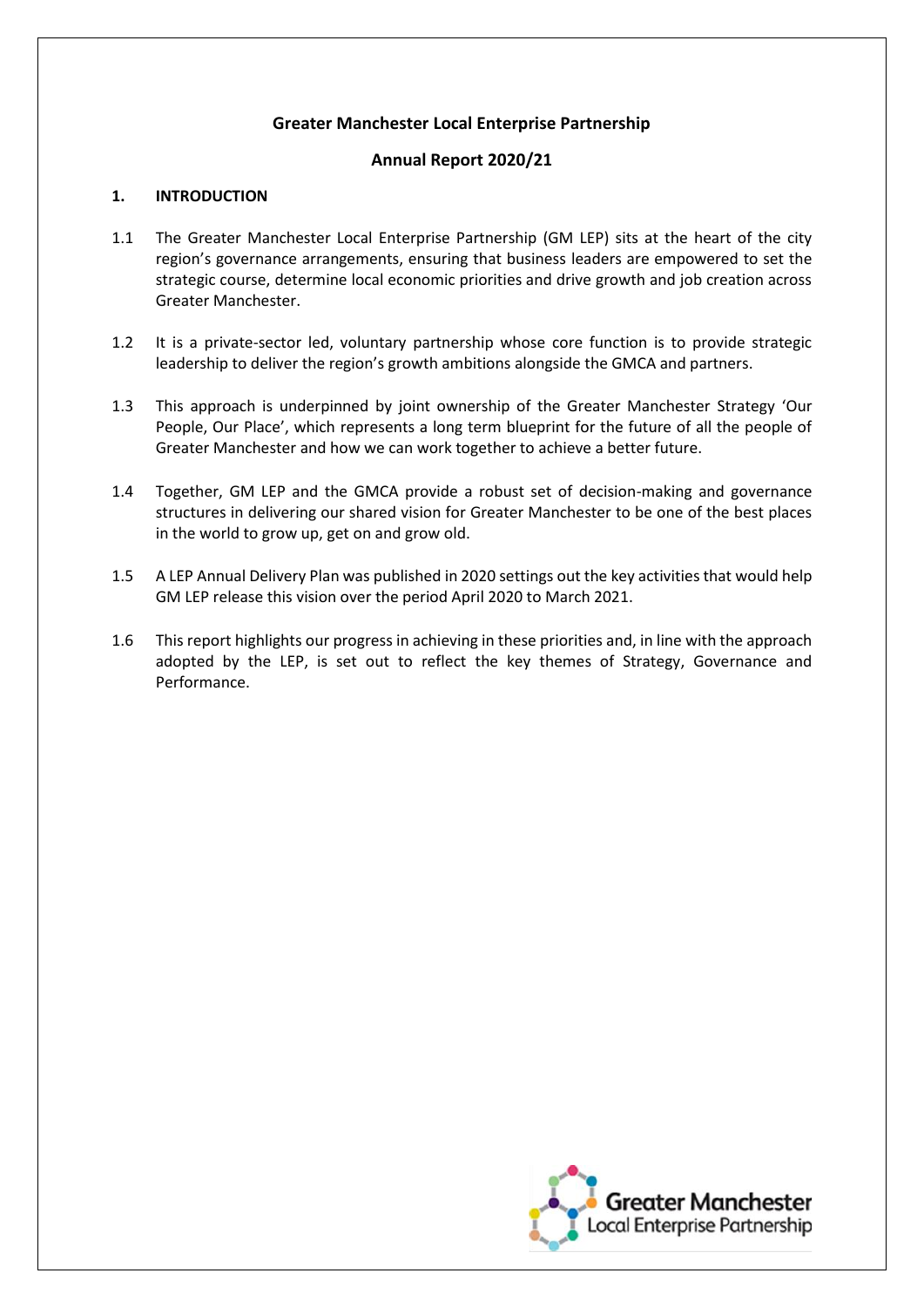## **2. STRATEGY**

2.1 Greater Manchester has a unique partnership model of GM LEP and GMCA providing collective leadership through a shared vision and set of priorities for the city region, as set out in key documents such as the Greater Manchester Strategy and GM Local Industrial Strategy. In 2020/21, the LEP helped drive the development of this strategic agenda in a number of key areas.

## *Greater Manchester Strategy*

- 2.1 The LEP has a particular focus on Greater Manchester Strategy priorities 3 and 4 creating good jobs with opportunities for people to progress and develop and developing a thriving and productive economy in all parts of Greater Manchester – as the areas where then LEP Board can use their private sector insight and experience to add most value in driving delivery.
- 2.2 The Greater Manchester Strategy is accompanied by a clear Implementation Plan, which sets out actions and milestones to deliver the city region's ambitions. Performance against the milestones and progress towards these targets was regularly reported to the LEP Board.
- 2.3 The GMS set out a platform for the development of the GM Local Industrial Strategy (see below). These two strategies set the overarching course for the LEP with detailed actions and outcomes set out in their respective Implementation Plans and evaluation frameworks
- 2.4 However, the unprecedented impact of the Covid pandemic required the LEP and its partners to re-evaluate its approach for 2020/21 and address the current challenges and opportunities.

### *GM Living with Covid Resilience Plan*

- 2.5 Since agreeing our collective ambitions, we have made huge progress; helping people take charge of their own lives, achieve their potential and have a sense of hope and optimism for the future of their city-region remains our priority.
- 2.6 But Covid required us to re-consider our agreed values, our strategy and the ambitions and priorities in it. As part of our recovery and rebuilding planning we considered how Covid may have disrupted our strategy and reviewed our priorities in light of the impacts evidenced by the pandemic.
- 2.7 The Greater Manchester Living with Covid Resilience Plan was a one year delivery document which considered the impacts arising from Covid. The Plan provided a bridge between the existing Greater Manchester Strategy and the refresh taking place in 2021/22 and formed the framework for the LEP's key actions in 2020/21 ahead of the GMS Implementation Plan.
- 2.8 It captured the actions to be taken in the short term to build resilience and begin to respond to those impacts. The Plan recognised the significant and disproportionately impacts arising from Covid on Greater Manchester residents, businesses and places, but also sought to acknowledge the positive gains and innovations which supported Greater Manchester's response to the pandemic.
- 2.9 The LEP worked with partners from across Greater Manchester to deliver these outcomes as well as continue to progress delivery of the Greater Manchester Strategy and GM Local Industrial Strategy.

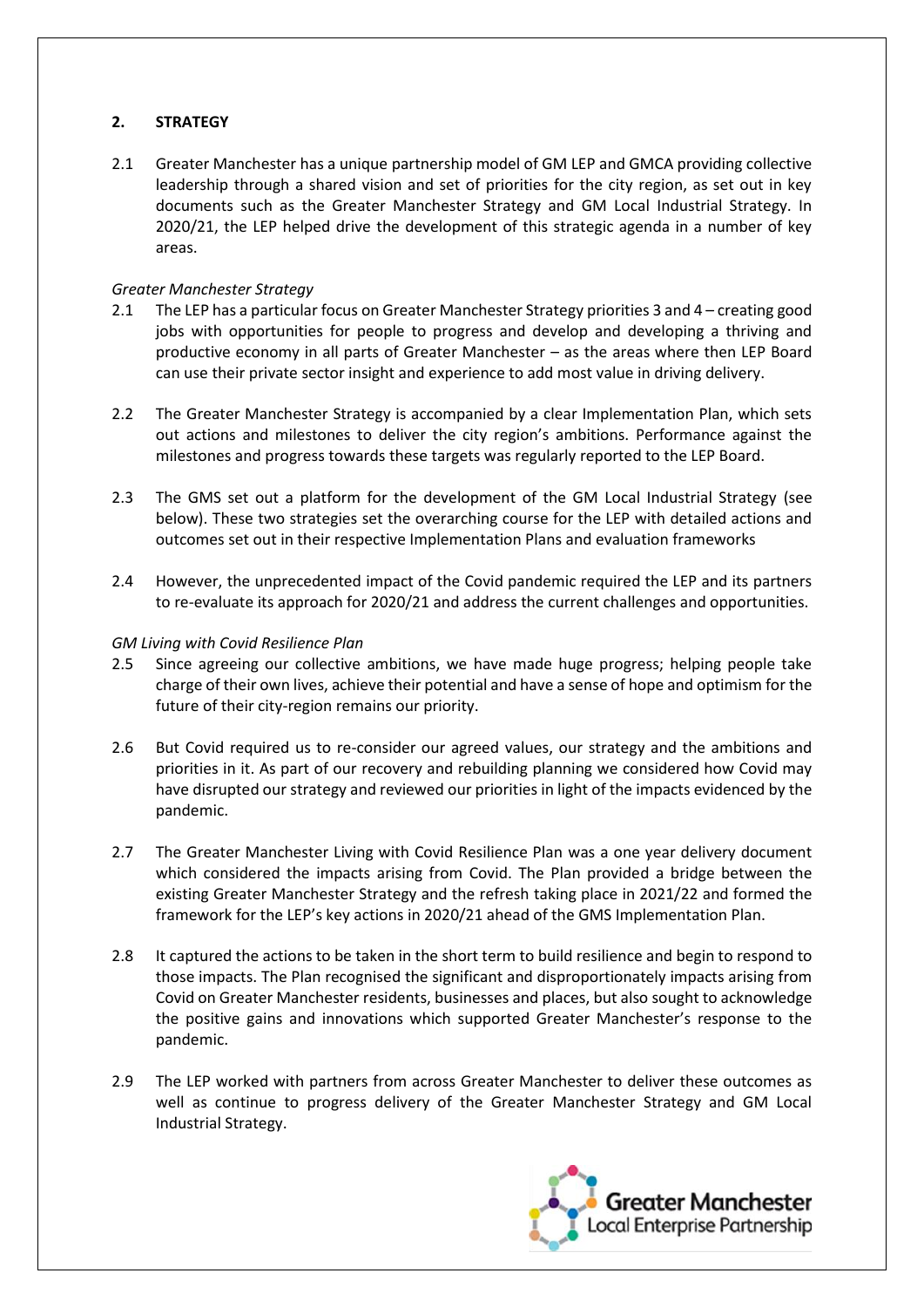2.10 In particular, the LEP took a lead in 2020/21 with GMCA via the Growth Company for coordinating the system to achieve the following deliverables:

| <b>Theme</b>                                                                                                                                                                          | <b>Key Deliverable</b>                                                                                                                                                                                                           | <b>Supporting Actions</b>                                                                                                                                                                                                                                                                                                                                                                                                                                                                                                                                                                                                                                                                                                                                                                                                                                                                                                                                                                        |
|---------------------------------------------------------------------------------------------------------------------------------------------------------------------------------------|----------------------------------------------------------------------------------------------------------------------------------------------------------------------------------------------------------------------------------|--------------------------------------------------------------------------------------------------------------------------------------------------------------------------------------------------------------------------------------------------------------------------------------------------------------------------------------------------------------------------------------------------------------------------------------------------------------------------------------------------------------------------------------------------------------------------------------------------------------------------------------------------------------------------------------------------------------------------------------------------------------------------------------------------------------------------------------------------------------------------------------------------------------------------------------------------------------------------------------------------|
| Provide support to<br>enable businesses<br>including<br>social<br>enterprises<br>to<br>innovate<br>and<br>adapt                                                                       | Deliver GM Business<br>Productivity<br>and<br>Inclusive<br>Growth<br>Programme                                                                                                                                                   | Drive digital investment to support the<br>$\bullet$<br>creation and scaling of SMEs<br>Develop a support for SMEs focusing on<br>$\bullet$<br>leadership and management<br>Gather intelligence and support high quality<br>$\bullet$<br>delivery of early education and childcare<br>provision<br>Support innovation through promotion of<br>$\bullet$<br>Circular Economy principles to stimulate<br>clean growth and resilience to supply chains<br>Continue to deliver and expand the Green<br>$\bullet$<br>Growth business support programme<br>Use Innovation Partnership on Healthy<br>Ageing to create new products and services<br>in GM that can be adopted across the UK<br>and exported<br>Manchester<br>Greater<br>Advanced<br><b>Use</b><br>Manufacturing<br>Alliance<br>Materials<br>and<br>(GAMMA) to drive investment into GM's<br>manufacturing sectors and link them with<br>GM's universities and other national centres                                                     |
| Targeted support<br>to sectors facing<br>lasting<br>impacts<br>from Covid, and<br>growing<br>sectors<br>with<br>investment<br>where<br>they<br>can<br>exploit<br>new<br>opportunities | GM's<br>policy,<br>Use<br>convening role<br>and<br>drive<br>resources<br>to<br>faster<br>improvements<br>jobs<br>and<br>to<br>productivity<br>in<br>the Foundational<br>Economy in line with<br>the Local Industrial<br>Strategy | Deliver programmes under labour market<br>$\bullet$<br>recovery plan, including; Stimulating demand<br>for Apprenticeships; Increase in funding to<br>support 19+ on sector specific qualifications;<br>focus on retraining and reskilling; supporting<br>those being redeployed/redundant through<br>Fast Track 3; sector based work<br>furlough;<br>academies working with JCP<br>Develop enabling mechanisms to support<br>growth in Environmental Technologies sector<br>including an Energy Innovation Agency and<br><b>Retrofit Accelerator</b><br>Deliver collaborative work across digital sector<br>including<br>for<br>retraining<br>programmes<br>unemployed due to Covid<br>Publish Greater Manchester Spatial Framework<br>Provision of Kick Start to target sectors and<br>٠<br>Working Well to target where employers can<br>support those furthest away from the labour<br>market<br>Support existing business support programmes<br>for eco-innovation and resource efficiency; |

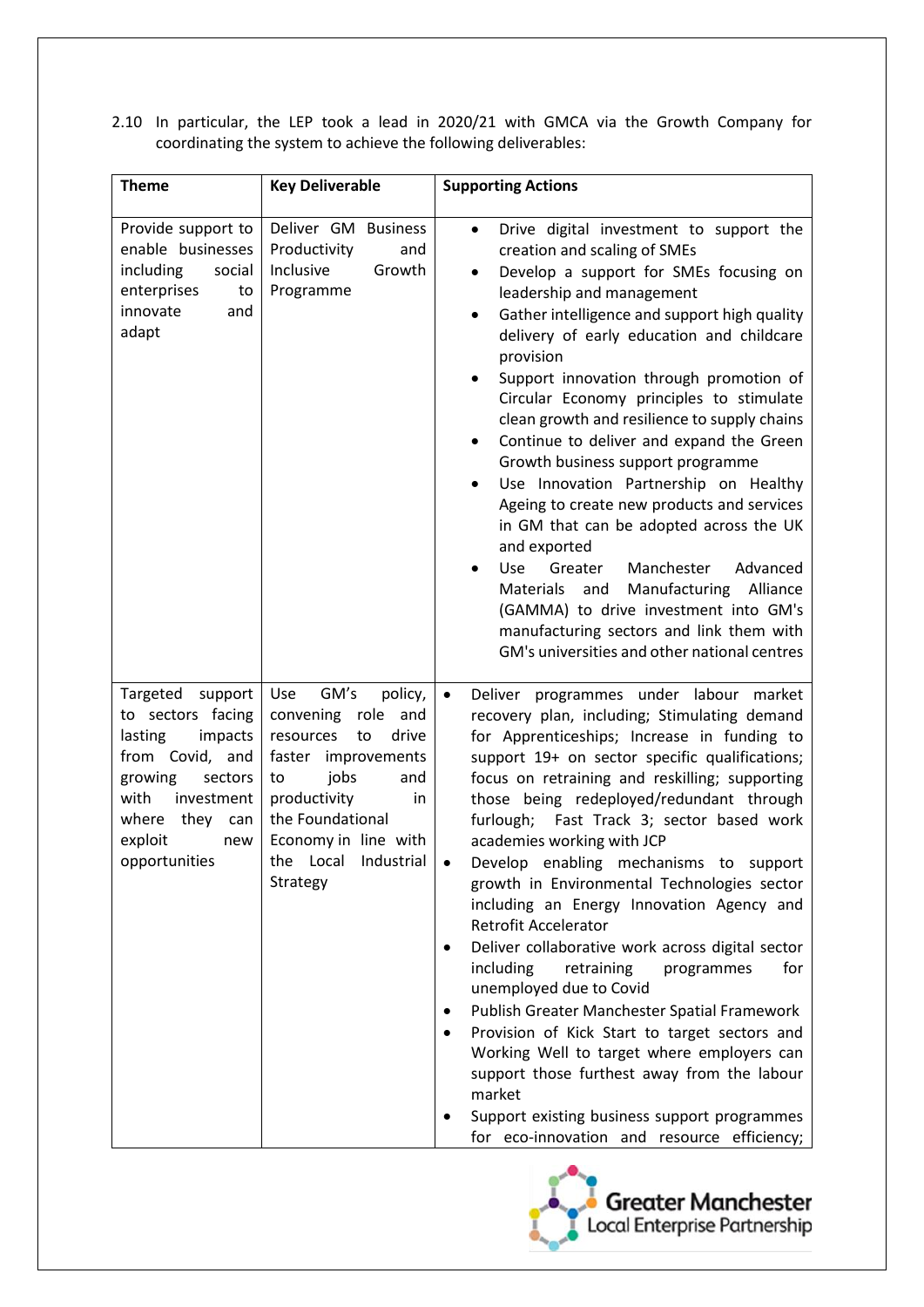|                                                                                                                                                             |                                                                                                                                                                                                                                                                      | ٠                      | Encourage carbon-intensive sectors to use<br>carbon-reduction as an improvement tool<br>Assess the impact of C-19 response and recovery<br>activity on GM LIS Implementation Plan and<br>strategic priorities, and in line with new vision<br>for GM's economy                                                                  |
|-------------------------------------------------------------------------------------------------------------------------------------------------------------|----------------------------------------------------------------------------------------------------------------------------------------------------------------------------------------------------------------------------------------------------------------------|------------------------|---------------------------------------------------------------------------------------------------------------------------------------------------------------------------------------------------------------------------------------------------------------------------------------------------------------------------------|
| Significantly<br>expand the<br>GM.<br>Good Employment<br>Charter to drive<br>more secure work,<br>higher<br>and<br>pay<br>better<br>employment<br>standards | Update the GM Good<br>Employment Charter<br>to account for COVID-<br>19 impacts and to<br>significantly<br>expand<br>Charter's<br>the<br>membership<br>and<br>supporters, to<br>drive<br>work,<br>secure<br>more<br>higher pay and better<br>employment<br>standards | $\bullet$<br>$\bullet$ | Clear link with jobs and how GM ensures it can<br>use the Employment Charter to create 'good<br>jobs' particularly through Kick Start<br>Undertake work to understand the impacts of C-<br>19 for GM's drivers of growth including GM's<br>anchor institutions, major employment sites<br>and across different types of 'place' |

## *GM Local Industrial Strategy*

- 2.11 The GMS set out a platform for the development of the GM Local Industrial Strategy (LIS) which was launched jointly with the Government in June 2019 and sets out a framework and set of actions for how these priorities will be achieved.
- 2.12 The LIS is underpinned by a strong evidence base as part of the Independent Prosperity Review which was updated on 2020/21 with a greater focus on supporting businesses in the foundational economy in response to the Covid pandemic.
- 2.13 Taking account of the impact of the Covid pandemic, delivery of the LIS in 2020/21 focused on supporting the city region's recovery and long-term growth prospects. These priority actions are set out below:
	- Develop the model for 'Advanced Materials City' as part of the ongoing work to define the **M62 North East Growth Corridor** to grow high value jobs in the North of GM
	- **Develop a Robust Digital Skills Pipeline** through delivery of pilot programmes including GM Skills for Growth programme and Skills Investment Pot
	- Continue implementing the UK's first city region **Clean Growth Mission** through delivery of low carbon retrofit programmes; installation of local renewable energy generation and smart heat supply; sustainable and low carbon transportation; natural capital investment; and business support including a review of the Year 1 Mission Based Approach model
	- Apply recommendations from **Post-16 Education, Skills and Work Partnership** in policy development and delivery with an agreed programme of work
	- Maximising the impact of existing investments in innovation assets and developing GM's ecosystem through a new model of innovation - '**Innovation GM'**
	- Continue implementation and scale-up of the **GM Good Employment Charter,** linked to work to improve the productivity of the foundational economy, and instigation of work to make GM a Living Wage City-Region by 2024

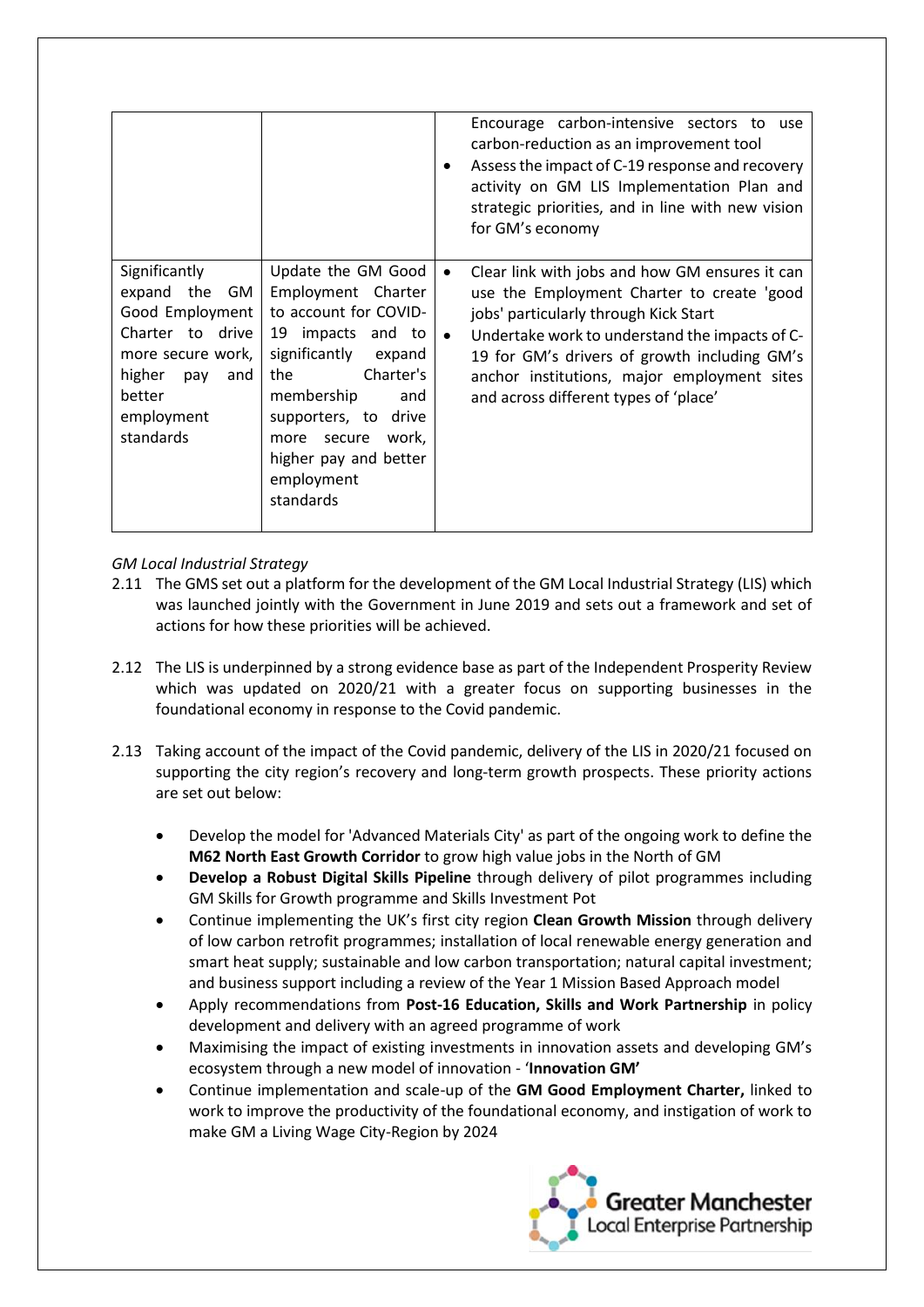- Implement a new **Leadership and Management Support programme** to increase the productivity, innovation and growth of businesses in GM
- Develop an action plan to improve jobs and productivity in the **'Foundational Economy'** by Spring 2021, including a new Challenge Fund and aligning skills, business support and other activity across the city region

### *Building a Greater Manchester, Making a Greater Britain*

- 2.14 Looking towards the longer term, the LEP recognised that as we move into recovery there was an opportunity to build back better and reshape Greater Manchester's economy in the wake of the pandemic**.** This means not just going back to business as usual but building confidence to move forward to greater.
- 2.15 The LEP therefore developed the GM Economic Vision which was launched in Autumn 2020 that represents a bold vision led by business and the LEP, working with the GMCA, to set out the sort of Greater Manchester we want to help create. The plan – [Building a Greater Manchester,](http://gmlep.com/wp-content/uploads/2020/11/GM-LEP-Economic-Vision.pdf)  [Making a Greater Britain](http://gmlep.com/wp-content/uploads/2020/11/GM-LEP-Economic-Vision.pdf) – provides a blueprint for remodelling the city-region's economy and include a range of long-term initiatives to help businesses innovate more effectively and become more productive, creating a greener and more resilient economy.
- 2.16 It builds on the Local Industrial Strategy, while recognising the shift in attitudes among people, businesses and investors brought on by the coronavirus pandemic and is underpinned by an evidence base from the recently updated Greater Manchester Independent Prosperity Review.
- 2.17 This is a vision that sees Greater Manchester at the heart of the Northern economy with assets vital to driving UK growth. We will build again on our heritage of innovation to drive economic and social advance. We will drive an economic recovery that puts people first, embraces the benefits of diversity, rebalances inequalities, creates lasting resilience, supports the move to net zero carbon and rethinks productivity.
- 2.18 We will be recognised around the world for our global strengths and progressive thinking in advanced materials and manufacturing, health innovation, digital and creative, and clean growth.
- 2.19 Innovation will be central to how we can achieve this transformation and so we need a new approach if we are to diversify the business base, transform ways of working, build vibrant places, create future resilience, support pathways to work, and tackle social issues
- 2.20 This will need a whole ecosystem approach to drive real alignment around all public resources/structures, and partnerships with business, to foster creative places and people. Working with our partners, GM LEP will create that ecosystem via a framework of thematic action.
- 2.21 This was not intended to be a detailed plan but set out what we believe we need to deliver and the first actions the LEP will prioritise in 2020/21 to achieve that vision. The key themes of the proposition and initial actions are set out below:

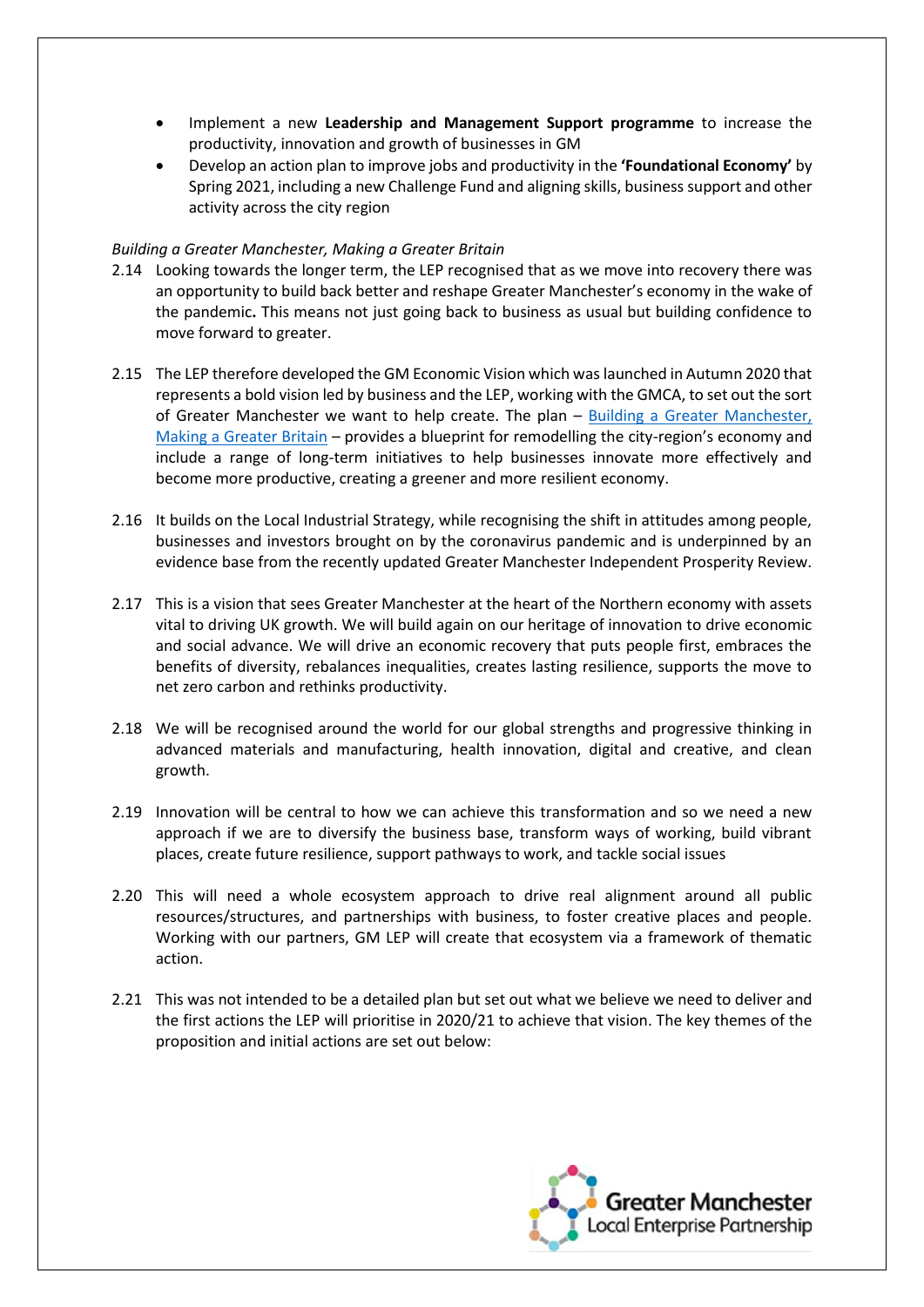| <b>Theme</b>                                                                                 | <b>Initial Actions</b>                                                                                                                                                                                                                |
|----------------------------------------------------------------------------------------------|---------------------------------------------------------------------------------------------------------------------------------------------------------------------------------------------------------------------------------------|
| <b>Innovation GM</b>                                                                         | Developing and delivering Innovation GM to capitalise on our assets and translating R&D excellence into<br>productivity gains and economic growth. Innovation GM will develop:                                                        |
|                                                                                              | Specialist Facilities in our identified areas of strength<br>➤                                                                                                                                                                        |
|                                                                                              | Innovation Districts in all GM Towns and Cities to enable the clustering of innovative businesses in all places<br>➤                                                                                                                  |
|                                                                                              | Driving public-private collaboration and investment through the GM Local Industrial Strategy                                                                                                                                          |
| Champion a culture<br>0f                                                                     | Developing the Productivity Programme to help protect companies and jobs                                                                                                                                                              |
| business innovation                                                                          | Creating a new generation of leaders and managers - including a world-leading programme of female<br>entrepreneurship and increasing the number of ethnic minority leaders                                                            |
|                                                                                              | Developing GM's Innovation Finance offer to support businesses                                                                                                                                                                        |
| Grow an integrated pipeline                                                                  | Creating a single Talent City Region system                                                                                                                                                                                           |
| skills<br>talent.<br>&<br>for<br>progression at all levels                                   | Drive BRIDGE GM; tackle Digital Exclusion; support Apprenticeships; and create a Kick Start Board                                                                                                                                     |
|                                                                                              | Lobbying for an integrated Learning and Work Budget                                                                                                                                                                                   |
| <b>Drive Good Employment</b>                                                                 | Rapidly expanding the Good Employment Charter to drive GM as a Living Wage City Region; encourage inclusivity<br>$\bullet$<br>and diversity in company leadership; and ensure employers have mental health/wellbeing support in place |
| <b>Stimulate</b><br>investment<br>to<br>desirable<br>create<br>places<br>where people thrive | Delivering the GM Infrastructure Programme                                                                                                                                                                                            |
|                                                                                              | Supporting Innovation Districts in all parts of Greater Manchester                                                                                                                                                                    |
|                                                                                              | Arguing for a place-based settlement and the funding flexibilities to support place regeneration                                                                                                                                      |
|                                                                                              | Attracting private and VC investment                                                                                                                                                                                                  |
|                                                                                              |                                                                                                                                                                                                                                       |

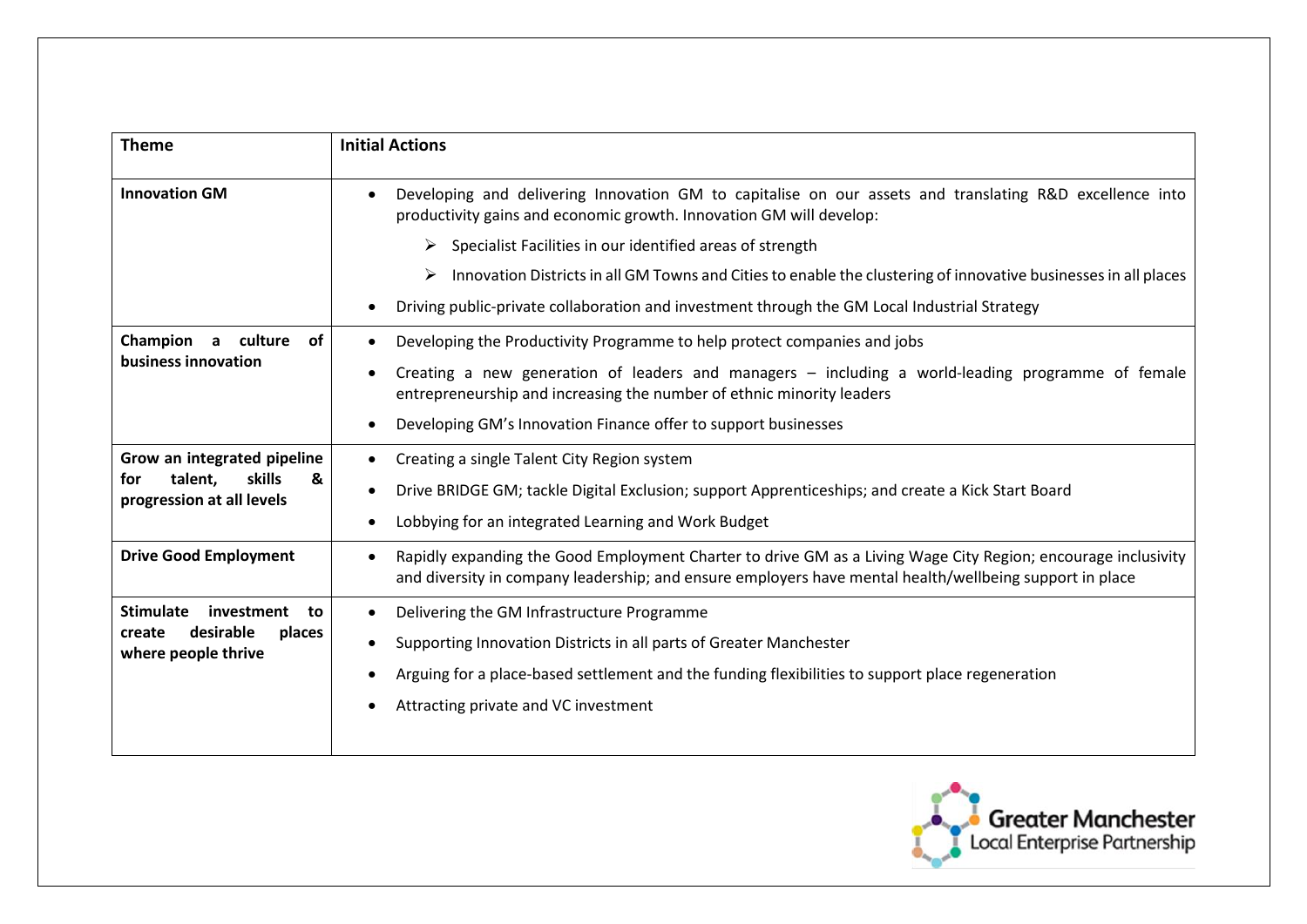## **3. GOVERNANCE**

3.1 The unique GM leadership model has GM LEP integrated into the heart of our decision-making processes, putting the private sector at the centre of policy and strategy development. The LEP's governance procedures are central to the success of this approach and were strengthened in 2020/21 as set out below.

### *Board Membership*

- 3.2 GM LEP adopted a new leadership model commencing in April 2020 with the appointment of Mo Isap and Lou Cordwell as Co-Chairs. The model was a nationwide first and reflects the LEP's commitment to be the modern, collaborative and ambitious voice of Greater Manchester business. The new leadership model built on the existing strengths and collaborative infrastructure of the Board and strengthened GM LEP's platform of public and private partnership.
- 3.3 The Board subsequently refreshed its membership in late 2020 via an open and transparent recruitment process to ensure that it better reflects the breadth of industrial sectors and improves the representation of the diversity of Greater Manchester's people.
- 3.4 This refresh resulted in the appointment to the Board of new members bringing fresh insight to the LEP as well as the appointment of Lou Cordwell as sole Chair of the Board and Cllr Elise Wilson as Deputy Chair.

|                       | <b>Member</b>          | <b>Business/Role</b>                                        |
|-----------------------|------------------------|-------------------------------------------------------------|
|                       | Lou Cordwell           | <b>Magnetic North</b><br>(LEP Chair and SME Representative) |
|                       | Vimla Appadoo          | Honey Badger Ltd                                            |
|                       | Marilyn Comrie         | The Blair Project                                           |
|                       | Miles Rothbury         | Boohoo                                                      |
| Private Sector Member | Justin Kelly           | <b>Siemens Plc</b>                                          |
| 2021-23)              | Dame Nancy Rothwell    | University of Manchester                                    |
|                       | <b>Richard Topliss</b> | RBS & Manchester Growth Company<br>Chair                    |
|                       | Lorna Fitzsimons       | The Pipeline                                                |
|                       | <b>Steve Connor</b>    | <b>Creative Concern</b>                                     |
|                       | Amanda Halford         | <b>GE Healthcare Life Sciences</b>                          |

3.5 The full refreshed Board is set out as follows:

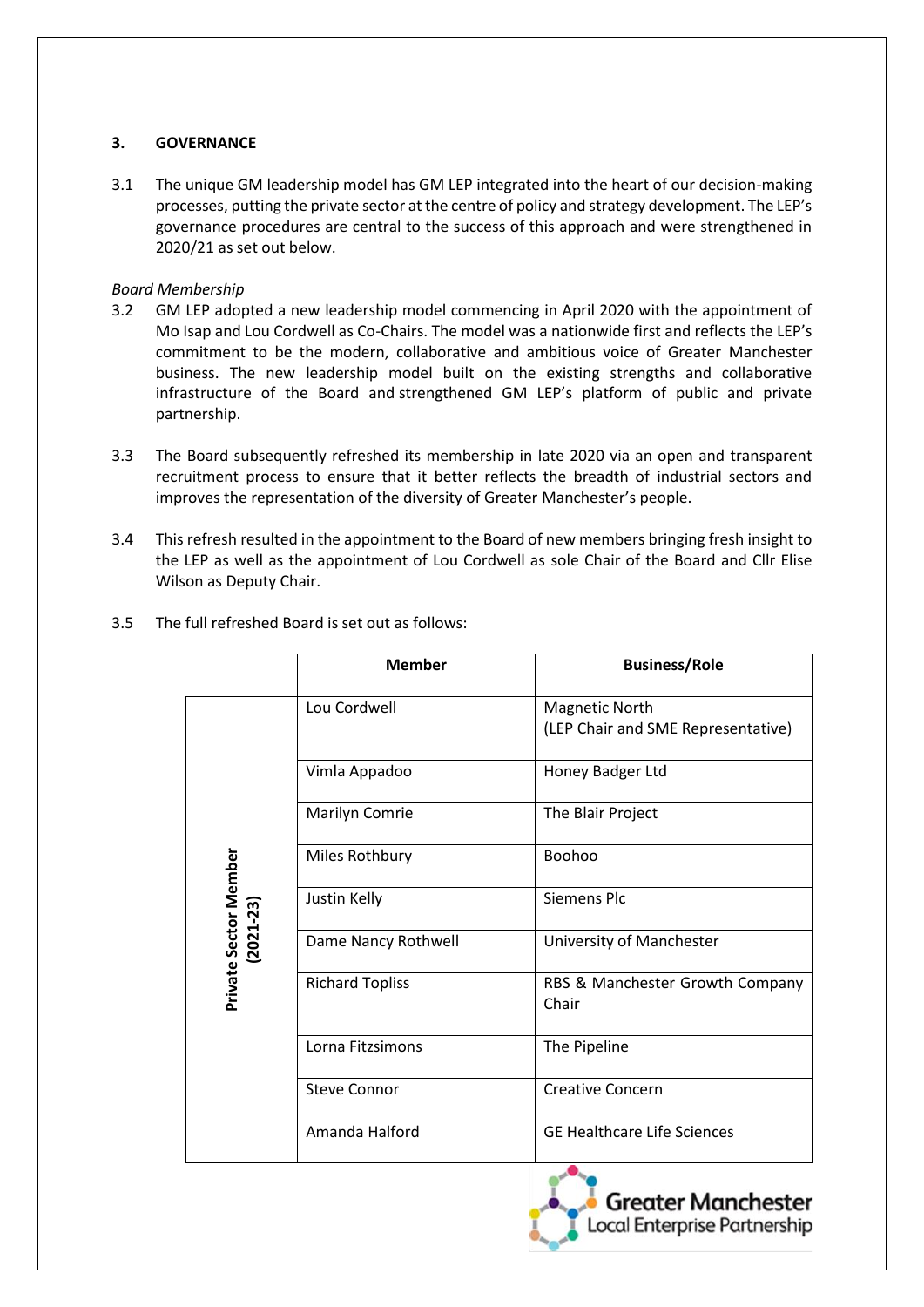| Chris Oglesby | Bruntwood Plc |
|---------------|---------------|
|               |               |

|                               | <b>Member</b>                 | <b>Business/Role</b>                          |
|-------------------------------|-------------------------------|-----------------------------------------------|
|                               | Andy Burnham                  | <b>GM Mayor</b>                               |
| A Representative<br>(2021-22) | <b>Cllr Sir Richard Leese</b> | <b>GM Deputy Mayor</b>                        |
|                               | Cllr Brenda Warrington        | Leader of Tameside MBC                        |
| GMCA                          | Cllr Elise Wilson             | Leader of Stockport MBC<br>(LEP Deputy Chair) |

|            | <b>Member</b>  | <b>Business/Role</b>                                                                                                |
|------------|----------------|---------------------------------------------------------------------------------------------------------------------|
| Member     | Mike Blackburn | Non-Executive Director<br>Chair of Marketing Manchester &<br>Internationalisation and Marketing<br>Board            |
| Ex-Officio | Vanda Murray   | Non-Executive Director<br>Chair of Business Support<br>and<br><b>Business Finance Board</b><br>(Diversity Champion) |

#### *LEP Oversight*

- 3.4 As noted above, GM LEP recognises the scale of the economic impact presented by Covid and its main focus in 2020/21 was on delivery ensuring the survival and long-term recovery of GM businesses. Key initiatives considered and approved during in 2020/21 include:
	- **Local Growth Fund**: Ongoing LGF programme delivery including updates to the LGF portfolio, Skills Capital 3 approvals and amending the funding structure of the current LGF projects in order to fully commit and spend LGF funding by March 21 – see below.
	- **CBILS/GC Angels**: Allocation of £3m LGF to a GM CBILS/GC Angels scheme administered by the Growth Company to provide a package of urgently needed financial support for Greater Manchester businesses battling the impact of coronavirus.
	- **GMLEP Website**: Regular updates and signposting to available business support including supply chain issues, trade, cash-flow and financial planning, people management and operational planning.
	- **Build Back Better**: A campaign with the GM Mayor to understand the views of local businesses on how the GM economic could be reshaped as it comes into recovery. The feedback received has been critical in understanding how GM can take this opportunity to work together to build a better future and help shape a more sustainable, robust and equitable economic model.

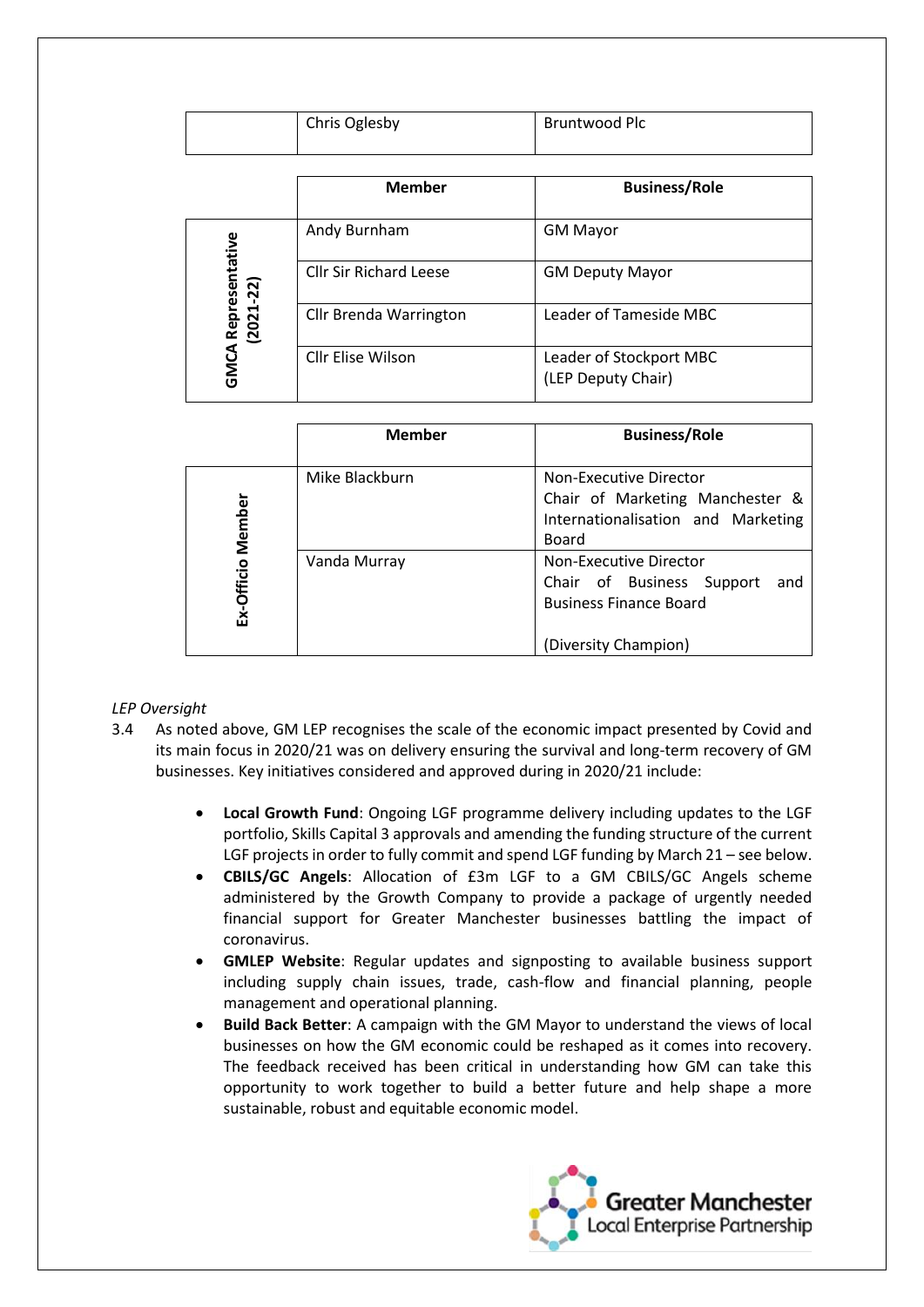- **Build Back Better webinars**: Regular webinars with the GM Mayor and Growth Company tailored to promote business support initiatives e.g. SafeGM, Together GM, Young Person's Guarantee, GMACS, Bridge GM and Employ GM.
- **Local Industrial Strategy**: Allocation of Capacity Funding to Marketing Manchester to support their LIS related activity e.g. GM LEP Insights
- 3.5 Beyond the immediate response to Covid, LEP strategic development continued to support the longer term GM approach to recovery and its existing GMS/LIS priorities. The LEP worked with GMCA and partners in developing potential models for the economic recovery and shaping interventions accordingly. Key strategy updates included:
	- GM LEP Economic Proposition including Innovation GM
	- The LEP's role in supporting diversity and inclusion
	- GM Transport Strategy 2040 and Five Year Transport Delivery Plan and Local Implementation Plan
	- GM Living with Covid Resilience plan
	- GM Innovation Partnership for Healthy Ageing
	- Comprehensive Spending Review and Devolution White Paper
	- GM International Strategy
	- GM Social Value Framework

### *Transparency and Accountability*

- 3.6 The National Local Growth Assurance Framework was published in January 2019 and sets out Government's guidance for places that are required to develop their own Local Assurance Framework.
- 3.7 The GM Local Growth Assurance Framework is our local response to the principles and requirements of the National Local Growth Assurance Framework and sets out how these will be delivered at local level.
- 3.8 Alongside the LEP's Terms of Reference, these documents outline the key practices and standards which are necessary to provide Government and local partners with assurance that decisions over funding are proper, transparent, and that they deliver value for money.
- 3.9 The GM Local Growth Assurance Framework was updated in November 2020 with details of the refreshed LEP Board membership including the new leadership model; strengthened LEP engagement with stakeholders and district links; and improved decision making, evaluation and audit protocols in line with Government guidance.
- 3.10 As highlighted in the GM Local Growth Assurance Framework, GM LEP is fully committed to transparency and accountability. For instance, the LEP Chair appeared at the GMCA Economy, Business and Skills Oversight and Scrutiny Committee to update GM Members on the LEP's work GMS in March 2021.
- 3.11 The LEP held its AGM in November 2020 and all meetings, reports and minutes published on both the GMCA and LEP websites. The LEP has also committed to respond to any Freedom of Information requests.
- 3.12 The LEP website was regularly updated in 2020/21 with news on how the LEP was delivering on its priorities along with reporting on key milestones. The website also continued to provide

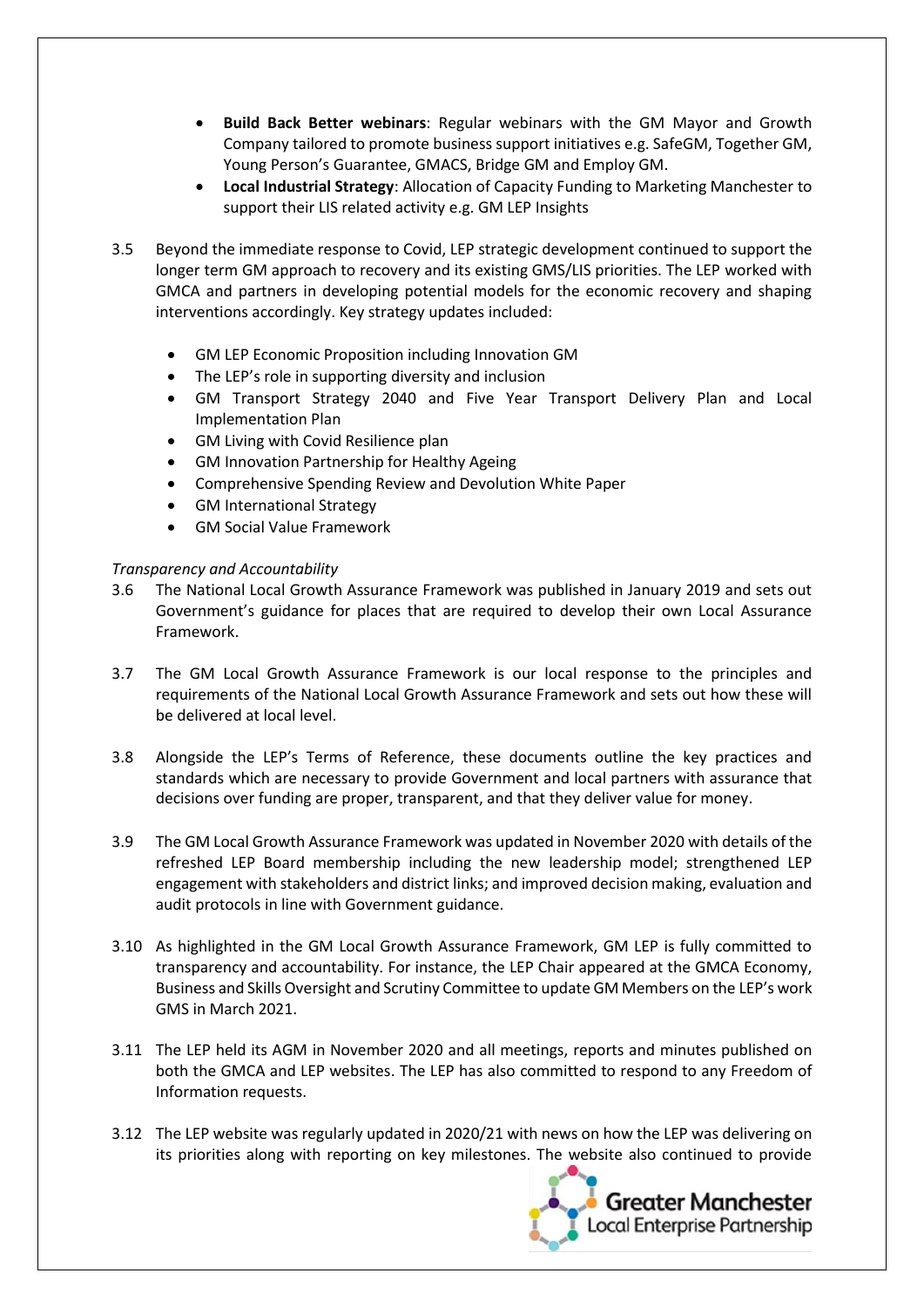details of current Board membership, the Local Growth Assurance Framework, the LEP Terms of Reference, Governance Assurance Statement, key projects and links to the publication of financial information.

- 3.13 The LEP Board continued to act with integrity as set out in our Code of Conduct in line with the Nolan Principles for standards in public life. The LEP has also adopted GMCA's complaints procedure and is covered by the GMCA Whistleblowing Policy.
- 3.14 More specifically, we recognise the potential for LEP Board members to have a conflict of interest in decision making and a key principle of our assurance processes is that all LEP members must declare any interests relating to agenda items at every meeting.
- 3.15 We published a Register of Interests which was updated on a six monthly basis along with the Gifts, Hospitality and Expenses Register which was updated as necessary.

#### *Partnership and Engagement*

- 3.16 The LEP works in partnership at local, regional and national level for the benefit of the city region. In 2020/21, the LEP extended this engagement at local level with each private sector Board member appointed as the link to each of the 10 GM districts. This strengthened LEP connection and visibility across all districts and help to drive inclusive economic growth across the city region.
- 3.17 In particular, Towns Boards have been established in the four Greater Manchester towns of Bolton, Rochdale, Oldham and Cheadle as part of the Government's Town Deals fund. These Boards are made up of public, private and voluntary partners who will help to develop Town Investment Plans and business cases with a view to securing up to £25m of Government funding each.
- 3.18 The relevant LEP Board district link member was aligned to the relevant Town Board to maintain and strengthen the relationship between the LEP and the link to the Local Industrial Strategy.
- 3.10 GM LEP is also a founder member of NP11, bringing together the 11 Northern LEPs to tackle boost productivity, overcome regional disparities in economic growth and tackle the historic north-south divide. GM LEP will continue to work with NP11 to strengthen delivery of our shared goals.
- 3.11 GM LEP is an active member of the national LEP Network and is committed to further partnership working across the Network in future.

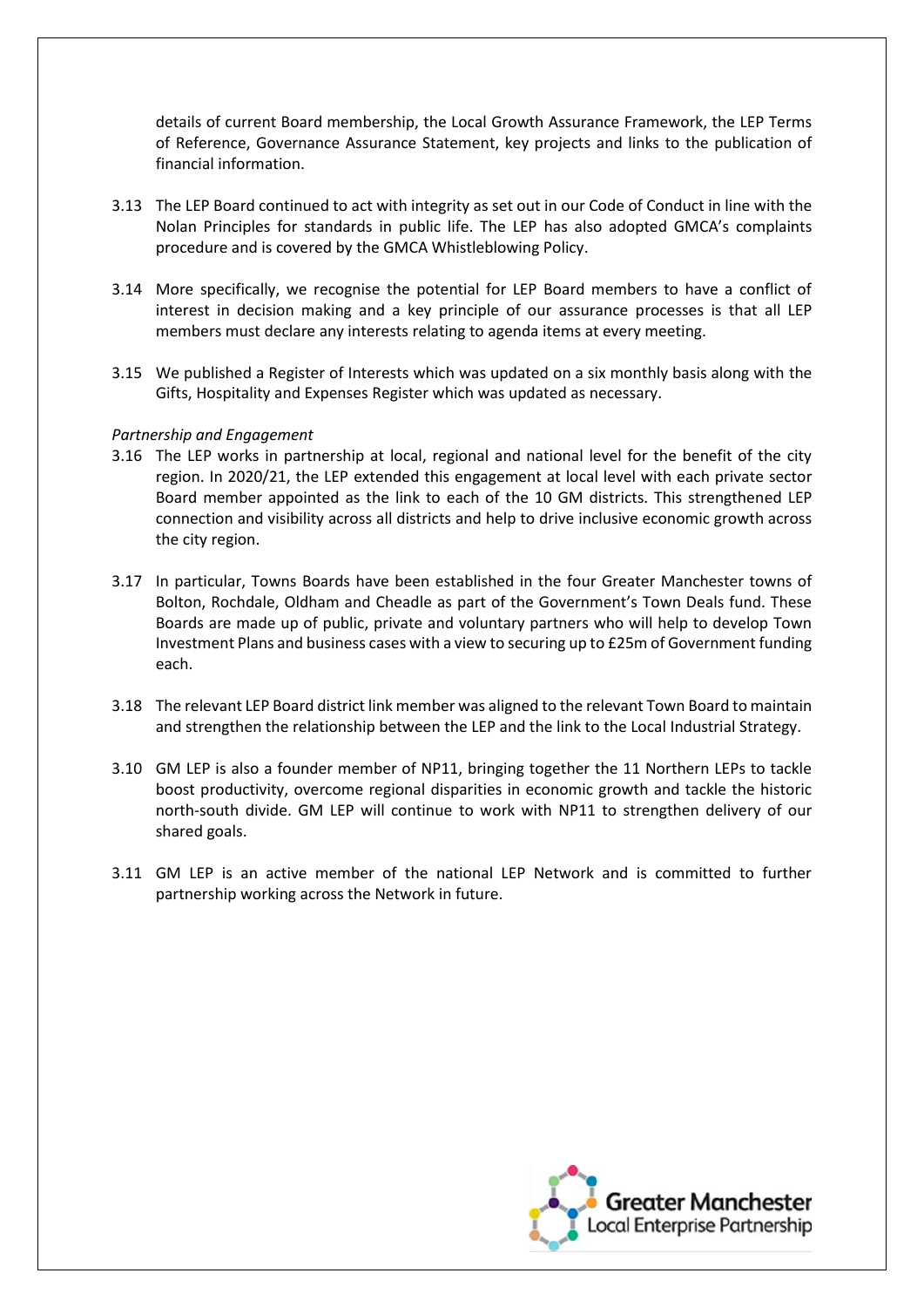## **4. PERFORMANCE**

4.1 Delivery on LEP priorities is not just through strategic input and oversight as noted above but driving project delivery with public, private and voluntary sector partners. This includes GMCA, the ten GM districts and partners such as transport for Greater Manchester and the Growth Company.

# *Local Growth Fund*

- 4.2 The Government awarded a total of £493.5m over three Growth Deals to GM LEP between 2015-2021 for capital projects that will benefit the local area and economy.
- 4.3 The programme completed financially in March 2021, helping to deliver an integrated post-16 learning infrastructure across Greater Manchester that meets the city region's needs; providing a better integrated transport network across Greater Manchester, improving access to public transport and employment locations; and boosting economic development and regeneration with a focus on science, digital and business support.
- 4.4 The outcomes agreed in the original deal with Government were for 6,250 jobs to be created and for the public sector investment to generate £210m of private sector investment. However, going beyond the levels agreed with Government, LGF investment in Greater Manchester is expected to deliver 7,000 jobs and £364m in private sector investment in the next few years.
- 4.5 Of the £493m provided, £351m is being invested to support transport-related projects and £141m to support Skills Capital and ED&R. Funding allocated through Local Growth Fund includes:
	- £10m towards the launch of the £40m Greater Manchester and Cheshire Life Sciences Fund in partnership with Cheshire and Warrington Local Enterprise Partnership
	- £27m towards The Mayor's Cycling and Walking Challenge Fund a £160m fund being used to deliver the first phase of the Bee Network, which is the walking and cycling element of the Our Network plan to transform Greater Manchester's transport system. Once completed, The Bee Network will cover circa 1,800 miles and be the longest, integrated, planned network in the country, connecting every neighbourhood of Greater Manchester.
	- £61.7m towards the multimillion-pound transformation of Stockport's bus station into a modern transport interchange, part of a £1bn investment programme for Stockport town centre led by Stockport Council
	- £10.296m towards the Rochdale M62 J19 (South Heywood Link Road) to unlock access to existing and planned employment and housing sites at South Heywood
	- £10m towards the Manchester City Council Great Ancoats Street improvement scheme
	- £14.9m towards SODA, the new School of Digital Arts at Manchester Metropolitan University
	- £5m towards the £25m Christabel Pankhurst Institute for Health Technology Research and Innovation
	- A £3m provision for business funding and support via GC Angels and the Greater Manchester Coronavirus Business Interruption Loan Scheme.

## *Get Building Fund*

4.6 Greater Manchester was allocated £54.2m in 2020 from the Get Building Fund for a wideranging package of projects that will help drive the local economy in line with the priorities of

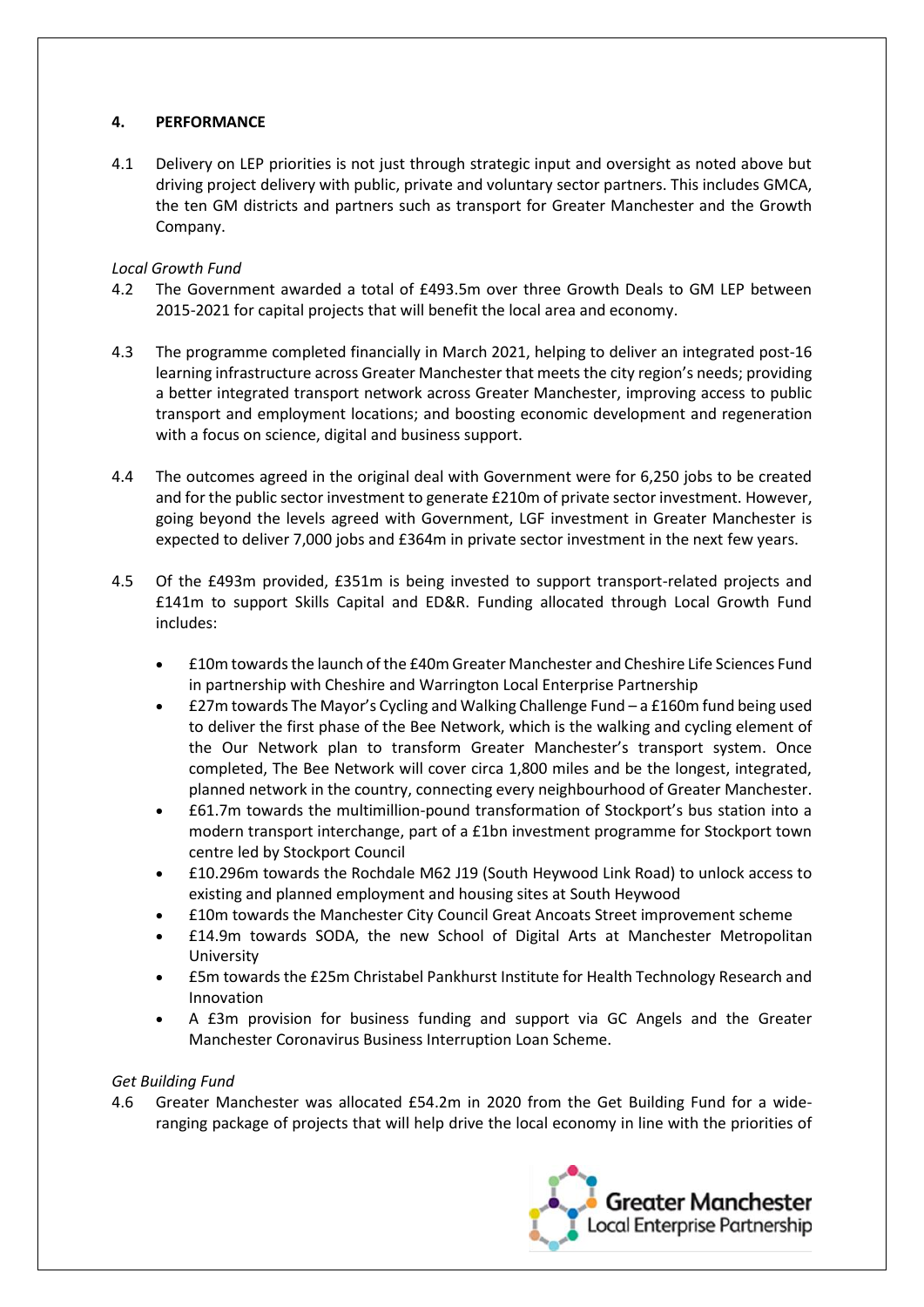the Greater Manchester Local Industrial Strategy. The projects will unlock commercial space, bring new superfast broadband, open commercial opportunities and new residential

- 4.7 The projects supported are:
	- **Base**  Innovation Activities Hub building Refurbishment (£4m)
	- **Mayfield**  Central Park and environmental/infrastructure works (£23m)
	- **Port Salford** Rail Freight Terminal (£6m)
	- **Kingsway Business Park Northern Loop Road** (£3.5m)
	- **South Heywood Link Road** Phase 1 (£10m)
	- **Stok** Conversion of iconic empty high street retail unit into new workspace (£3.5m)
	- **Stockport Exchange** Phase 4 and clean energy infrastructure (£6.6m)
- 4.8 The schemes are predicted to create almost 12,000 direct jobs and a further 1,876 employment opportunities in construction. A total of 45 apprenticeships will follow as will the building of more than 1,000 new homes and 4.5km of roads, cycle ways and walkways supporting 29 businesses and 205,000 square metres of commercial space.

#### *Capacity Funding*

- 4.9 GM LEP has an annual allocation of £500k from Government to support the development of strategic growth initiatives in the city region. In 2020/21, this funding was allocated as follows:
	- **GMCA: Research, Policy and Strategy Development - £250k:** To fund research, policy and strategy development activity, to provide a robust research and evidence base in line with the Greater Manchester Strategy and Implementation Plan to ensure that GM remains at the forefront of current strategic thinking and developments
	- **GMCA: LEP Membership Review – £20k:** To support a review of Board membership to recruit new Board members to fill any vacancies as they arise and ensure the Board represents a broad range of sectors, industries and demographics
	- **GMCA: Delivery of LEP Foresight Group - £5k:** The Foresight Group brings together senior representatives of the business community whose advice on key issues will help develop the LEP's long term thinking and implementation of the GM Strategy
	- **Contribution to the LEP Network - £6k**
	- **LEP contingency for ad hoc activity including expenses - £5k**
- 4.10 The LEP Board agreed the remainder of the funding was to be allocated to LIS implementation activity with detailed proposals to be developed with LEP Board members which reflect their LIS portfolio priorities to help drive overall delivery.

#### *GM Business Support*

- 4.11 The GM Business Growth Hub, MIDAS, and Marketing Manchester (all part of the Growth Company) are key delivery partners for the GM LEP. During 20/21, the GM Business Growth Hub continued to deliver the Business Productivity and Inclusive Growth Programme (BPIG), which will run to 2022 and has pro-actively pivoted activities to support businesses impacted by Covid-19.
- 4.12 This has included: enhanced intelligence gathering and analysis; a major marketing and outreach campaign to ensure companies are aware of the support available locally and nationally; the re-design of core services to ensure more resources are dedicated to supporting